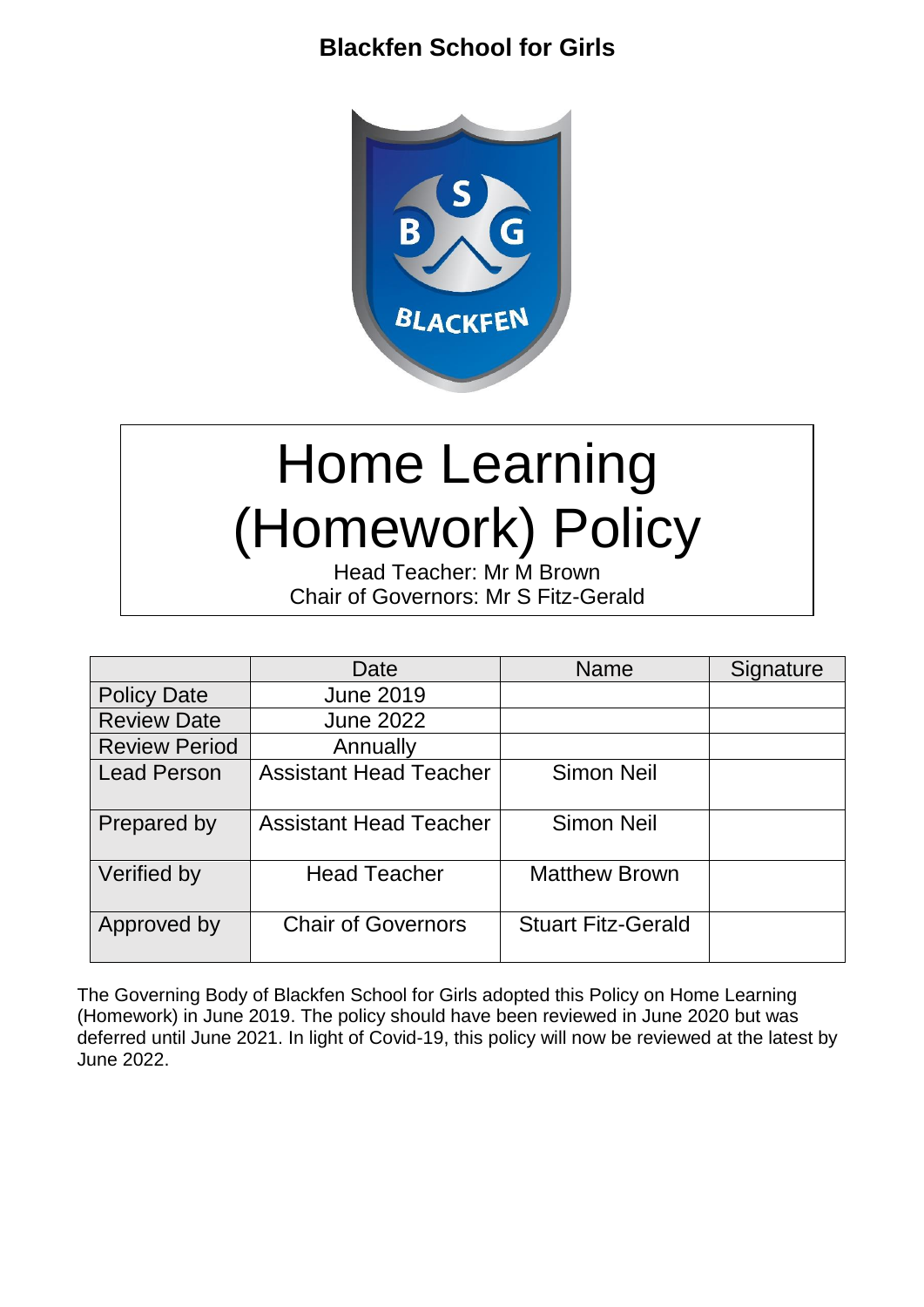# **Blackfen School for Girls**

### **Rationale**

Learning at home is an essential part of the pupils' education. Regular Home Learning is set because it gives pupils the opportunity to practice at home the tasks covered in class, and helps the pupils work towards improving important skills. It also helps our pupils to become confident and independent in their learning, which will help throughout their time at school and in adult life. Home Learning is defined as work that is an additional enhancement of the work undertaken in lessons. Not all Home Learning is done at home; in fact, for some pupils who find it hard to work at home, or for some tasks, which may require resources (books, software, equipment), it is necessary or desirable to carry out the task at school.

### **Outcomes**

- tasks are carefully planned and structured to support progression in learning, as part of department schemes of work.
- students are very clear about what they need to do.
- parents/carers are treated as partners in the learning process.
- high expectations of students are set in completing Home Learning tasks.

### **Procedures**

- all staff should follow a regular programme so that everyone (teachers, students and parents/carers) know what to expect each week [see appendix].
- students receive prompt, clear feedback on their work.
- department Home Learning policies are regularly monitored and evaluated to check that they support students learning in the best possible way.

### **Key Roles**

The Home Learning Policy is monitored by the senior management of the school as part of the school's overall learning and assessment strategy.

### **LT**

To ensure that Home Learning is being completed according to the per school policy.

### **FL**

- To ensure that Home Learning is being set according to school requirements.
- To ensure that Home Learning is being monitored by teachers.
- Home Learning is planned as an integral part of the curriculum.
- To ensure that parents are made aware of Home Learning assignments through the Learning Journal, letters home etc.

### **Teaching staff**

- To formally notify students of Home Learning set and to ensure the Home Learning is recorded in the students' planners.
- To monitor the completion of Home Learning and assess where appropriate and to sanction students for failure to complete as per the behaviour charter.
- To ensure students are aware of how the Home Learning consolidates and extends on their work in school.